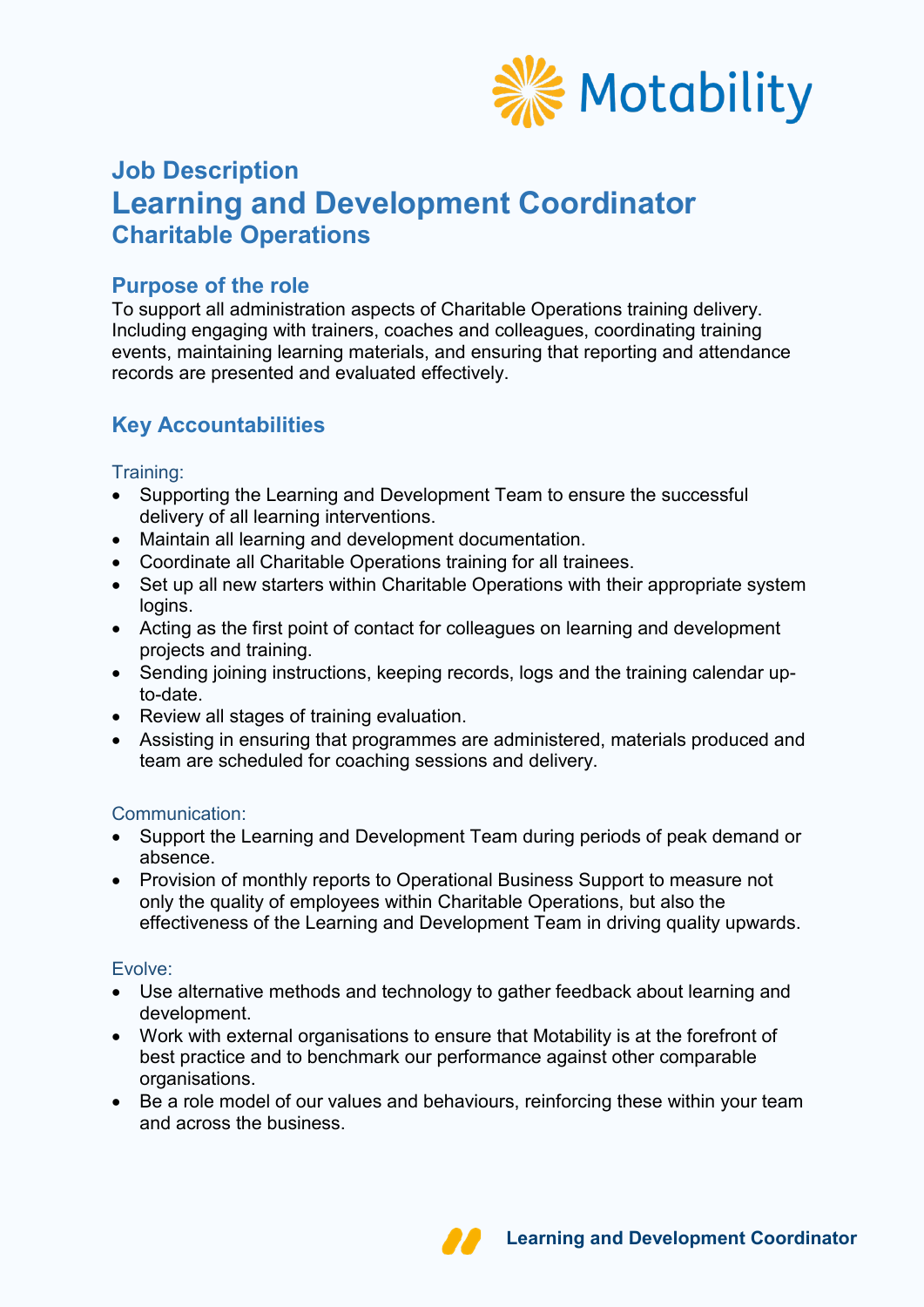

#### Customer Focus:

- Be a strong customer voice within the business, demonstrating a clear commitment and passion for high-quality customer service.
- Be the ambassador for doing what is right for our customers, acting as a moral compass for others to follow.
- Demonstrates a positive mind-set and encourages employees to focus on what we can do for our customers.

#### Planning and Organisation:

- Strong organiser with excellent planning skills.
- Able to manage complex workloads and priorities.
- Able to cope in a fast paced environment where priorities may change at short notice.
- Able to analyse and interpret data to identify trends.

#### Continuous Improvement

- Use data and feedback to refine and improve our learning and development offerings.
- Demonstrate a desire to develop your own skills and experience for the benefit of the organisation and the customer.

# **Experience, Technical Skills and Knowledge**

#### Essential:

- Database administration and reports generation experience.
- IT literate with a strong working knowledge of Word, Excel and PowerPoint.
- Worked within a coordinating role.
- Strong team-orientated approach.
- A confident communicator, able to deal comfortably and credibly with individuals at all levels.

#### Desirable:

- Knowledge of the learning cycle.
- Experience of designing and delivering learning and development solutions within a customer service environment.
- Experience of working with vulnerable customer groups.

## **Reporting line**

Reports to: Training Team Manager.

### **Key Interfaces**

- Motability employees.
- Motability Operations employees.
- External training providers.